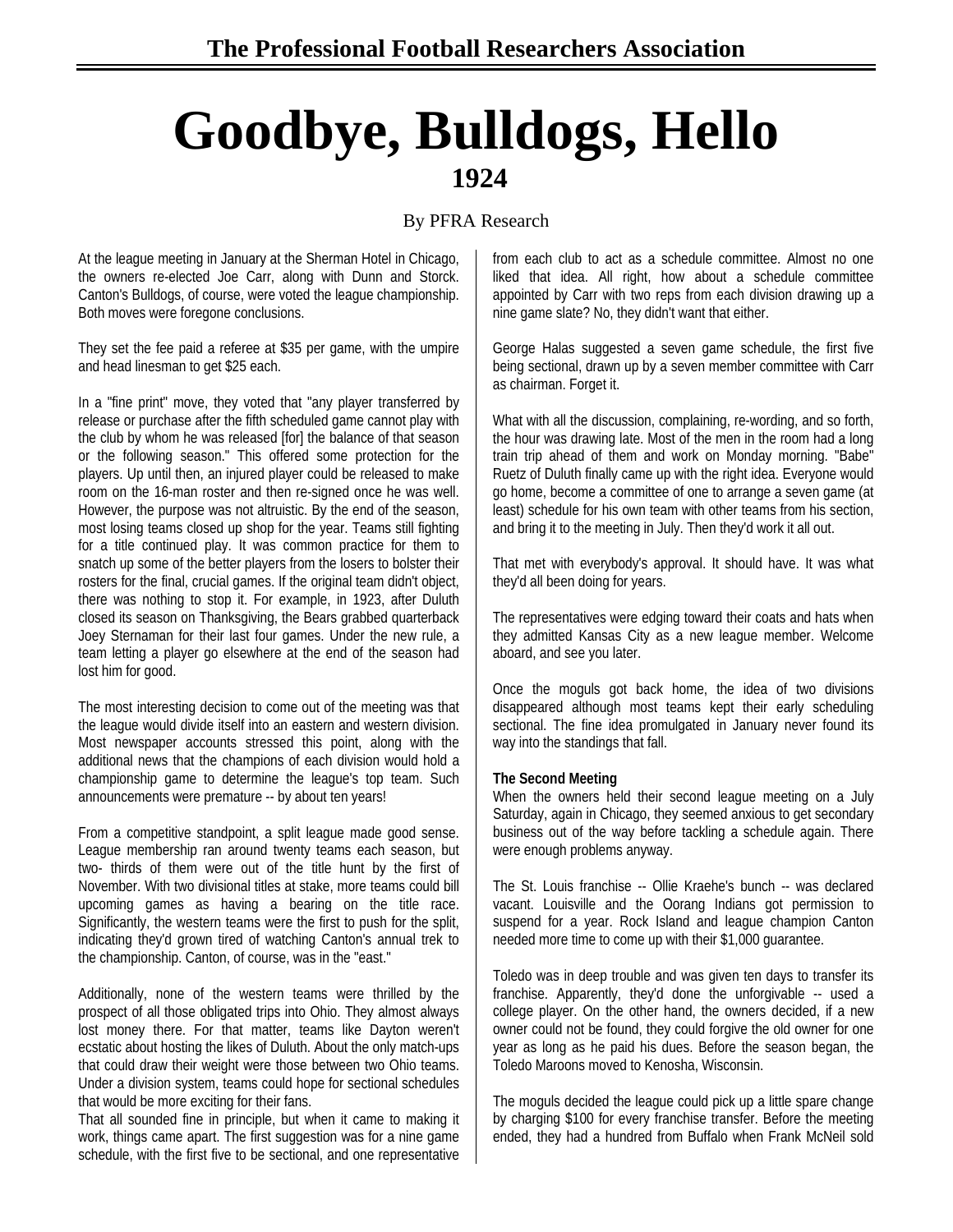his team to Warren D. Patterson and the team's quarterback, "Tommy" Hughitt.

More money came in when they admitted an important new member -- the Frankford Yellow Jackets. Frankford was a Philadelphia suburb. The Jackets had built a worthy reputation as the strongest team in a tough town, succeeding Leo Conway's old Philadelphia Quakers. Pennsylvania Blue Laws forbid football on Sunday, necessitating Saturday games for the Jackets. Very quickly they fell into a pattern of playing at home on Saturday, then jumping on a train to play somewhere else on Sunday. As a consequence, in some years, they played twice as many games as some other NFL teams. Lesser teams would have crumbled, but from the start the Yellow Jackets were one of the league's best teams.

Better yet, Frankford drew well. The western teams finally had someplace to go in the east where they could make some money. Any residual thoughts about a two-division league must have ended right there. Everyone wanted to go to Philadelphia.

Finally, the league owners got to the league schedule, having further complicated it by everything they'd done up to then. Everyone had brought a tentative schedule with him and no doubt penciled in a few other games since meeting up with the other owners at Chicago. A move to appoint a committee of five to resolve the chaos into a league schedule was defeated. They couldn't even agree on who or how many people would make up the final slate.

While all the whys and wherefores and why-nots and where-nots were under discussion, someone apparently asked just what actually constituted the "season." "Dutch" Sternaman of the Bears suggested a starting date of September 27 and a closing of November 30. The league champion, he added, should be determined "on a percentage basis of all games between league teams played between the above dates inclusive." "Curly" Lambeau of Green Bay seconded, and the measure was adopted. Ignored was the fact that teams contending for the championship almost always continued playing into December. Indeed, the 1921 Staleys, with "Dutch" Sternaman in the backfield, had outmaneuvered Buffalo for the championship by winning December games. December was a long way off, but surely team owners, if they thought about it, must have realized that ending the "season" on November 30 would make any December games mere exhibitions -- games unlikely to stir up enthusiam among their fans. One might suspect that at least some of the owners didn't quite understand what they were voting for. Certainly Halas and Sternaman would find reason to regret the early closing date when the 1924 season reached its climax.

With the league schedule still up in the air, the meeting was adjourned until the next day, allowing everyone to cluster in little groups to decide what they wanted.

The stronger clubs wanted an increase in the number of players they could hire and the amount of money they could pay them. Most of the lesser clubs wanted to save money, although it was obvious from the 1923 injury report that teams were being murdered by holding to 16-man rosters. There were more teams scraping by than putting money in the bank, and so the roster limit

was increased to 18 players but the salary limit kept at \$1,200 per game. In other words, teams could hire two more players but they could only paid by taking money from the team's other players. Poor teams could use that as an excuse to cut some salaries, while the stronger teams would, as they always had, find ways around the limitations.

The schedule mess was finally settled by adopting what they'd roughed out the day before. In other words, the games each team had scheduled for itself were made official. Then, before they finally went home, they all agreed that anyone who wanted to could withdraw from the schedule up to August 15th. Translation: do what you want but if you change your mind, do something else.

### **The Bulldogs Move**

Cleveland sports promoter Sam Deutsch was involved in both minor league baseball and boxing in the city. In 1923, he went for the big time, acquiring the Cleveland NFL franchise vacated a year earlier by Jimmy O'Donnell. He took the name "Indians" for his club -- it not only matched the American League baseball club but also there was tradition, sort of: everyone had called O'Donnell's '21 team that because Thorpe, Guyon and Calac played with them. But Deutsch was determined to put on a better brand of football for Clevelanders than O'Donnell had ever delivered. Going into their final 1923 game Deutsch's Indians were undefeated in six games. Unfortunately, it was all illusion. They'd beaten or tied league patsies to keep their record immaculate. Then the real article -- the Canton Bulldogs -- came to Cleveland for that final game and showed Deutsch what he really had by pounding his team 46-10.

Once the humiliating smoke cleared, Deutsch had time to be impressed with Guy Chamberlin and the Bulldogs. Their teamwork, defense, and scoring ability was better than any pro team he'd ever seen. It was the kind of team he wanted for Cleveland.

The Bulldog's season-ending victory gave Canton both its second consecutive NFL championship and its second consecutive undefeated season. The 'Dogs were a gridiron success.

But a financial disaster.

High salaries and low attendances, traveling expenses and lousy weather had combined to put the team deep in ink redder than their jerseys. On August 3, 1924, the Canton Repository reported that due to losses of approximately \$13,000, the Canton Athletic Company had sold the Bulldogs to Clevelander Sam Deutsch, "and [the Bulldogs] will henceforth compose the Cleveland team, with a few exceptions."

`The sale of the Bulldogs caused consternation in Canton. The Bulldogs had never had a losing season on the field! They'd had Thorpe, Guyon, Chamberlin, Henry, Calac, Lyman, and a whole raft of other stars in their lineup at one time or another. They'd just won two straight NFL titles and had taken U.S. professional titles in 1916, 1917, and 1919 before there was a league. How could the best pro football team in the world be sold "down the river" up to Cleveland?

Actually, the team hadn't made a profit since the pre-World War I days of Jack Cusack, a state of affairs that had turned Ralph Hay to first push for a league and finally to sell the club. Attendance at